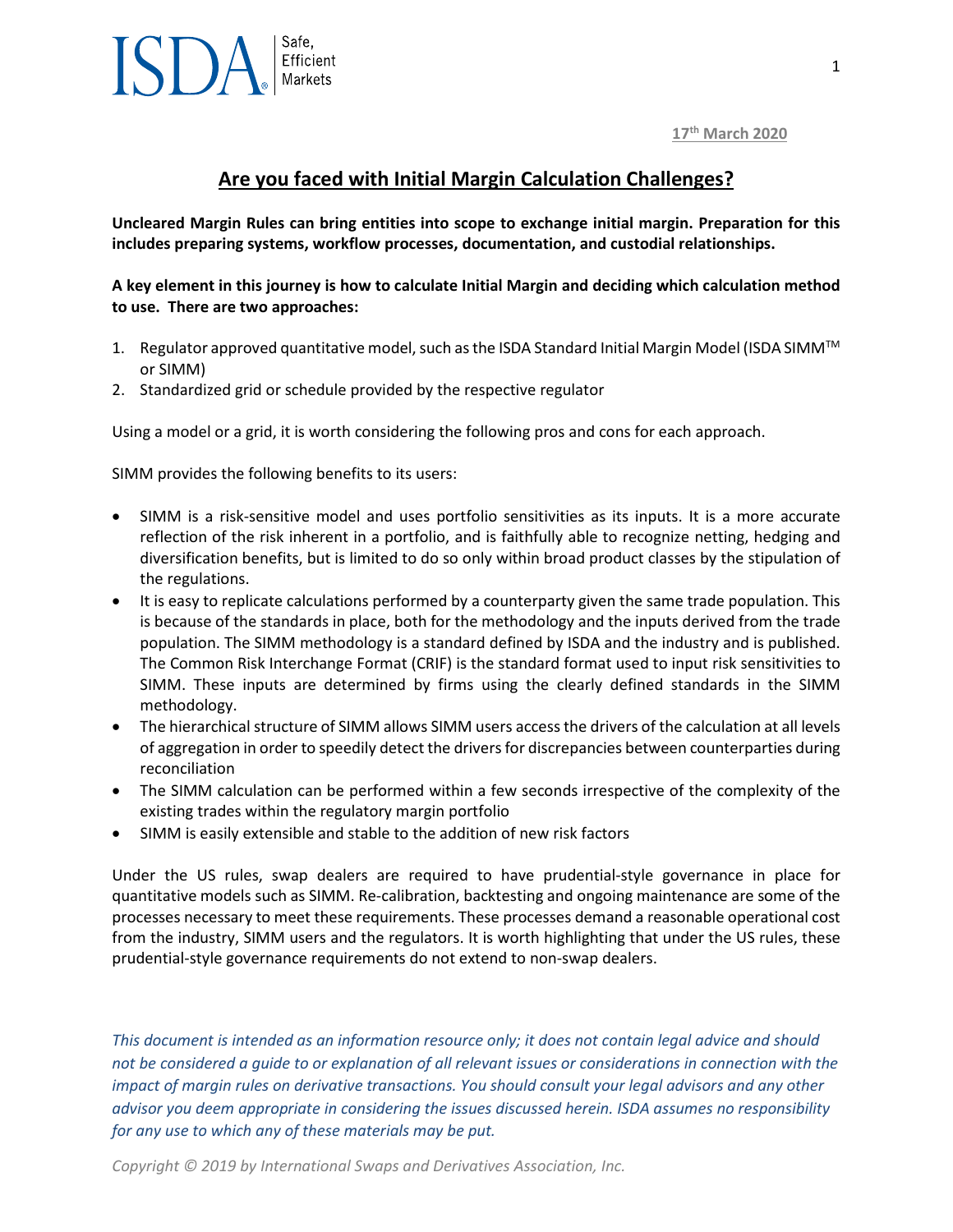# Safe. Efficient **Markets**

The Grid provides the following benefits to its users:

- It is a simpler and less-risk sensitive approach to initial margin calculations
- It provides an option to calculate initial margin for market participants who may choose not to develop and maintain a quantitative model, and may be unwilling to rely on third parties to perform the IM calculations

It is worth highlighting that:

- Grid users may find it more difficult to replicate and reconcile with their counterparty's initial margin for the same trade population. This may be due to differences in the inputs. To elaborate more on this point, it is useful to consider that for certain product types, such as those with accreting or amortizing notionals, bilateral counterparties may have disagreements on the notionals to use as inputs because firms may have different viable approaches to select notionals for these product types. Also, given that trade market values are inputs to the net-to-gross ratio element of grid calculations, differences in the parties' trade valuations could lead to differences in IM calculations. Consequently valuation discrepancies could impact initial margin (as well as variation margin) reconciliations.
- Although the grid is able to recognize netting, hedging and diversification benefits across broad product classes, it is not as accurate as SIMM given it is a less-risk sensitive method; and these benefits can only be applied to 60% of the gross IM amount.
- ISDA has observed that generally the initial margin determined using grid is more conservative than that calculated using SIMM.

From these highlighted benefits and disadvantages across both SIMM and Grid, we can further highlight that SIMM is widely used by the firms which became subject to regulatory IM in Phases 1, 2, 3, and 4 because:

- SIMM presents a simplified risk-based model that recognizes offsetting risks within broad product classes but not across.
- Use of a common standardized model between trading counterparties minimizes, and helps to quickly resolve, margin disputes.
- SIMM allows market participants greater ability to predict liquidity requirements.
- SIMM is well known to regulators (who must often approve internal models) and has been enhanced since its early adoption.
- While firms often have enterprise risk systems or capital models, they are largely unsuited for daily margining. They may be too complex for operational needs (such as reconciliation) or too computationally burdensome to meet daily margin call deadlines.
- SIMM's transparency allows for timely identification of calculation discrepancies.
- The support environment for SIMM, including messaging formats, middleware services, and governance structures, are well-established.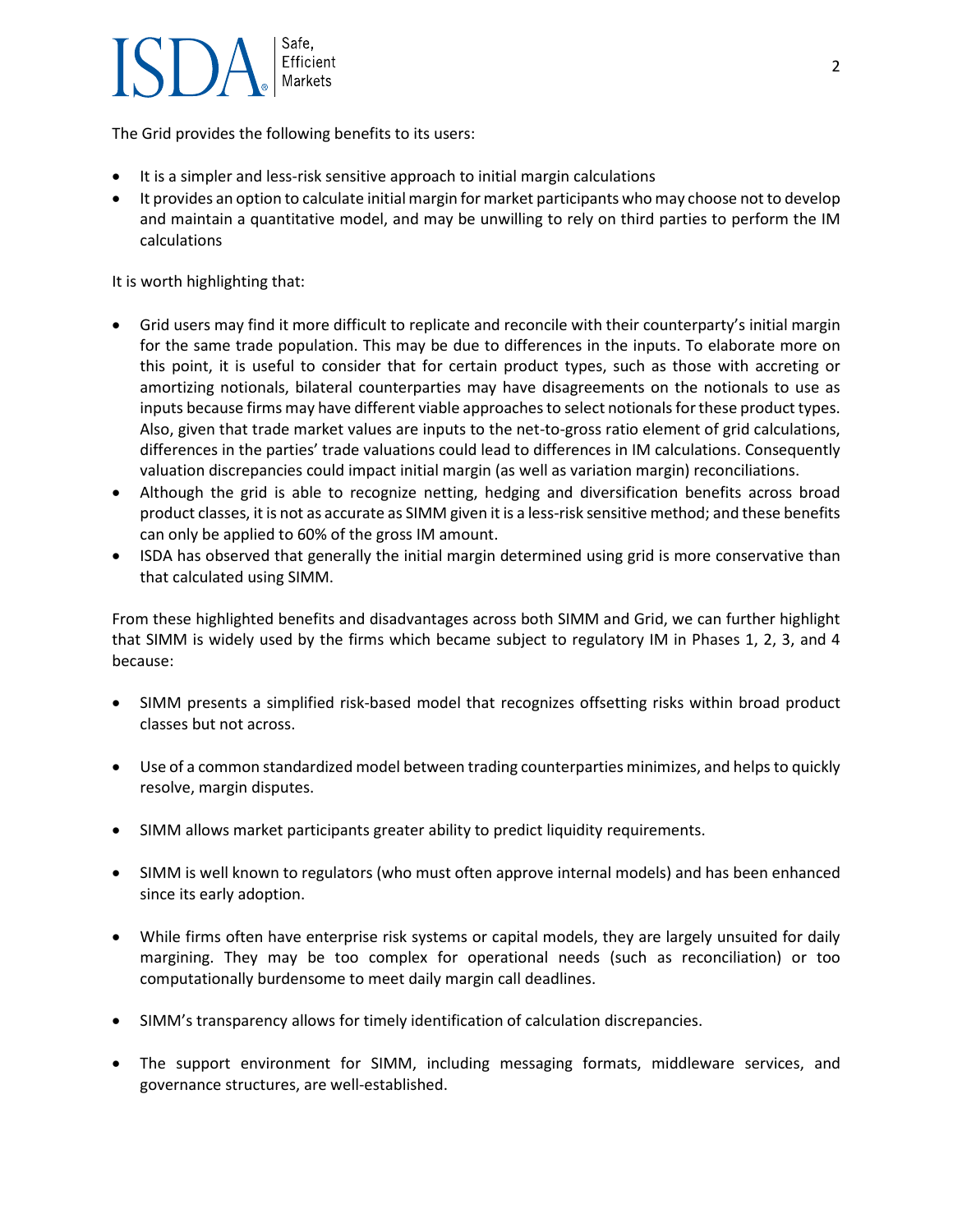## Safe. Efficient **Markets**

The grid methodology can seem simpler than SIMM because margin is based on percentage of notional by product type (and tenor). However, the grid can cause implementation issues when applying netting sets and also percentages to notional amounts for products which may have competing product rules. For example, callable or extendable derivatives can range in tenors and products that trade in units vs. notional amounts can also cause challenges. Due to a lack of regulatory clarity, implementation may be inconsistent and margin disputes may have higher occurrences with the grid compared to SIMM.

In either case, the calculation may not be the most complicated part of the process.

### **Calculation of Initial Margin using SIMM or Grid method requires several steps and considerations to establish a final amount:**

- For both the Grid and SIMM methodology:
	- o Users will need to identify in-scope transactions for their regulatory margin portfolios.
	- o For the in-scope transactions, users will need to classify trades under the broad asset classes of interest rates and foreign exchange, credit, equity and commodity specified under the regulation.
	- o For each broad product class, users will need to determine and agree with their counterparty on the use of SIMM or Grid for the calculation of the applicable initial margin.
- Once the in-scope trades within regulatory margin portfolios are categorized under the broad product classes and a decision on whether SIMM or Grid will be used for these broad product classes (or a subset of the transactions under these product classes) is made, it is important to tag trades appropriately to highlight these decisions. In addition, these tags should highlight the applicable jurisdiction for each transaction within the regulatory margin portfolio.
- This specific tagging for in scope transactions must be carried out on every trade to ensure the initial margin calculation is done properly. This tagging requires significant development within front office and collateral management systems, and it must be done for both the model and grid use. For example, an equity swap must be tagged properly to account for all necessary risk sensitivities for SIMM such as delta and vega, along with every jurisdictional implication. In the case of grid, the transaction must be tagged to ensure notionals, maturity, market values, etc. are determined along with the jurisdictional implications. If an EU counterparty is facing a Japanese counterparty, that specific trade must be calculated using both the EU and Japanese rules, and the trade must be tagged for both jurisdictions
- For Grid, users determine the applicable notionals, maturity and market values for the transactions within their regulatory margin portfolios for which the Grid will be used.
- For SIMM, users calculate sensitivities (i.e., deltas and vegas) for the risk factors relevant for each transaction within the regulatory margin portfolio. This calculation should be done in a manner that is consistent, and follows the specification within the SIMM methodology document. They must then map each of these sensitivities to risk buckets. ISDA provides a "crowdsourcing utility" to enable market participants to map risk factors to risk buckets consistently by using market consensus mappings (e.g., for each credit name or equity issuer). These risk buckets exist within the risk classes and these risk classes are relevant to the product classes.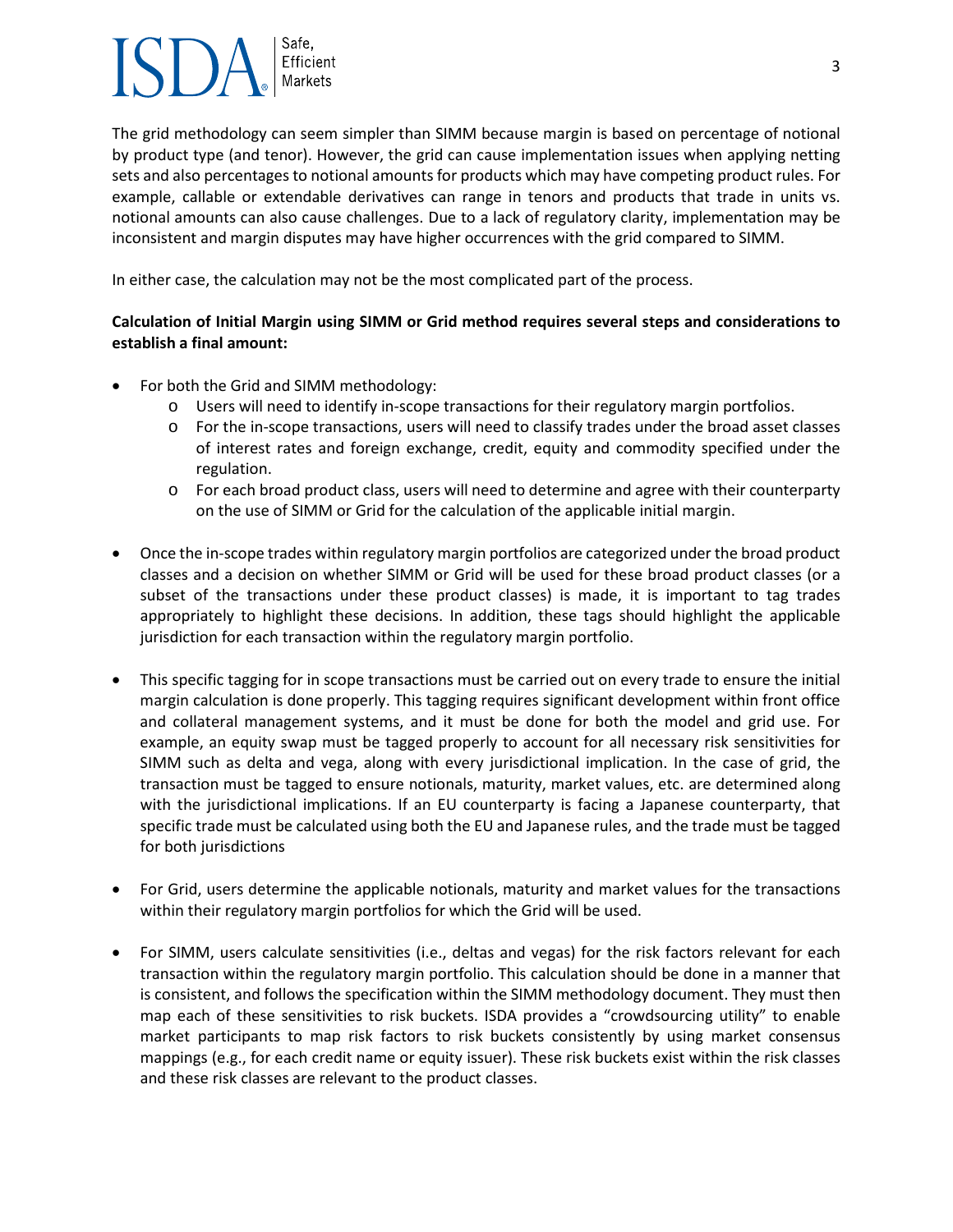# Safe. Efficient **Markets**

- Reference data providers can assist in information to perform sensitivities calculations. In addition some vendors can provide services to calculate sensitivities.
- Once the risk factors and sensitivities have been determined for SIMM and the relevant trade data and market values for Grid, these inputs can be applied under the appropriate method to determine a single initial margin movement
- Specifically, firms must provide consistent model inputs for each netting set.
- When regulations apply for multiple jurisdictions, users may calculate the "higher of" margin as a means to ensure they fulfil the requirements of all the applicable regulatory jurisdictions
- Model inputs need to be expressed in consistent and defined data file formats for use by counterparties and middleware providers/vendors. ISDA has defined standardized formats via the Common Risk Interchange Format (CRIF).

ISDA SIMM has been developed with the input of ISDA members, has received regulator approvals around the globe, and it can be implemented and used under the provisions of the license agreement with ISDA. SIMM is a sensitivity based approach that is based on the Federal Reserve's capital model – with modifications that are necessary for calculating initial margin instead of capital.

#### **IM Key Implementation Considerations:**

- 1) SIMM vs. Grid: Consider portfolio makeup, methodology implementation, and maintenance of methodology.
- 2) Build vs. Vendor: Decide whether to implement yourself or via a licensed SIMM vendor or rely on your counterparty to calculate. Regardless, any firm for which SIMM is used to calculate their regulatory IM must enter into a license agreement with ISDA.
- 3) Readying the trades:
	- a. Carefully tag each trade per the list of attributes necessary.
	- b. Tag trades as soon as possible so that testing can be started both internally and with counterparties.
	- c. To prioritize documentation for counterparty pairs that are likely to be far below the IM Threshold, confirming the initial margin methodology and output with counterparties should be done promptly.
- 4) Prepare data for input into calculation model apply portfolio risk factor sensitivities.
- 5) Documentation: The ISDA CSA for regulatory IM will need to include reference to the initial margin methodology.
- 6) Testing: Internal testing and testing with counterparties is necessary to ensure a streamlined implementation. Testing can reduce dispute resolution noise that is likely at time of initial implementation.